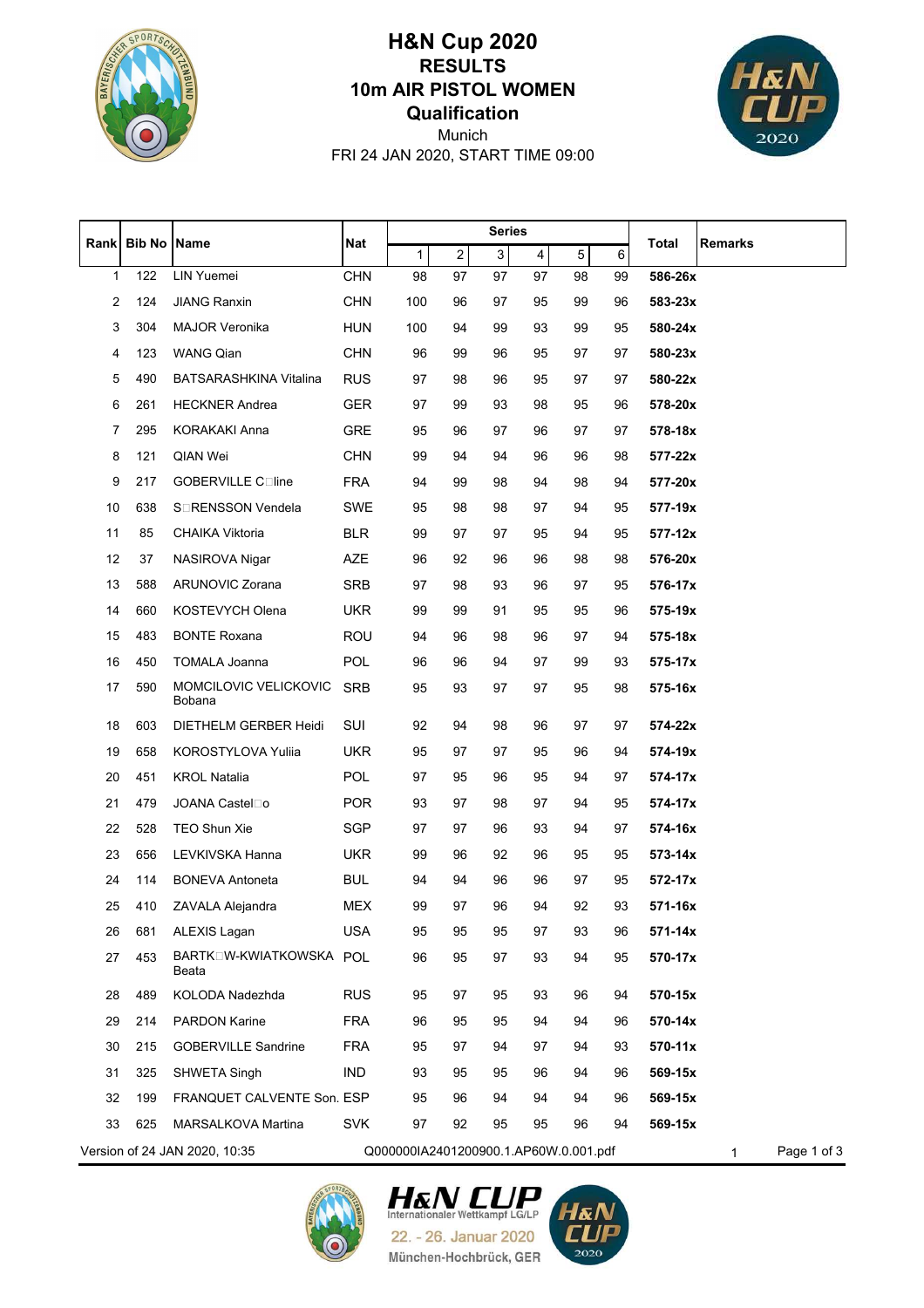| <b>Bib No Name</b><br>5<br>$\overline{\mathbf{c}}$<br>3<br>1<br>$\overline{4}$<br>6<br><b>AUT</b><br>17<br>94<br>97<br>95<br>94<br>95<br>569-15x<br>34<br><b>STEINER Sylvia</b><br>94<br><b>SRB</b><br>35<br>589<br>MILOVANOVIC Jasmina<br>95<br>95<br>95<br>95<br>95<br>94<br>569-13x<br>36<br>51<br><b>REITZ Sandra</b><br>BAY<br>93<br>94<br>98<br>92<br>94<br>569-11x<br>98<br>37<br>259<br><b>HOCHMUTH Julia</b><br><b>GER</b><br>94<br>94<br>96<br>95<br>95<br>94<br>568-15x<br>38<br>262<br><b>GER</b><br><b>WIMMER Carina</b><br>93<br>93<br>93<br>96<br>98<br>95<br>568-13x<br>ITA<br>348<br><b>MARCONI Ilenia</b><br>95<br>95<br>94<br>96<br>94<br>94<br>568-12x<br>39<br><b>MATEA Omazic</b><br><b>CRO</b><br>40<br>148<br>92<br>96<br>96<br>93<br>96<br>95<br>568-11x<br><b>BUL</b><br>115<br>GROZDEVA Maria<br>96<br>94<br>92<br>95<br>95<br>95<br>567-17x<br>41<br>42<br>247<br>SALUKVADZE Nino<br>GEO<br>91<br>93<br>96<br>96<br>97<br>$567 - 11x$<br>94<br>43<br>657<br>KOLESNYKOVA Polina<br><b>UKR</b><br>93<br>92<br>97<br>93<br>94<br>98<br>567-10x<br>86<br><b>BLR</b><br>44<br><b>KRUCHANOK Katsiaryna</b><br>98<br>96<br>94<br>93<br>95<br>567-8x<br>91<br><b>RUS</b><br>45<br>488<br>KORSHUNOVA Ekaterina<br>90<br>97<br>93<br>97<br>93<br>566-20x<br>96<br>POL<br>452<br><b>BRES Klaudia</b><br>96<br>92<br>98<br>94<br>94<br>92<br>566-17x<br>46<br>SGP<br>529<br>TEH Xiu Hong<br>94<br>91<br>93<br>96<br>566-13x<br>47<br>97<br>95<br>150<br>48<br>SKELEDZIJA Lana<br><b>CRO</b><br>93<br>94<br>94<br>96<br>95<br>94<br>566-13x<br>487<br>MEDVEDEVA Svetlana<br><b>RUS</b><br>49<br>94<br>97<br>93<br>93<br>91<br>565-16x<br>97<br>COSTANTINO Sara<br><b>ITA</b><br>346<br>97<br>93<br>94<br>95<br>92<br>565-13x<br>50<br>94<br>12<br><b>AUS</b><br>95<br>93<br>94<br>95<br>565-12x<br>51<br><b>ELENA Galiabovitch</b><br>95<br>93<br><b>TUR</b><br>653<br><b>TARHAN Sevval Ilayda</b><br>93<br>95<br>564-16x<br>52<br>91<br>96<br>94<br>95<br>53<br>11<br><b>AUS</b><br>95<br>91<br>95<br>95<br>564-15x<br>DINA Aspandiyarova<br>95<br>93<br><b>KLEESATTEL Lea</b><br>BAY<br>96<br>94<br>96<br>93<br>563-15x<br>54<br>48<br>90<br>94<br>1<br>ALB<br>55<br>DELILAJ Manuela<br>93<br>96<br>92<br>97<br>92<br>563-13x<br>93<br>152<br><b>HLEBEC Zlatka</b><br>CRO<br>95<br>94<br>90<br>97<br>93<br>94<br>563-12x<br>56<br>561<br>RAUSL Majda<br><b>SLO</b><br>97<br>93<br>93<br>93<br>91<br>563-11x<br>57<br>96<br>FILIPA Marracho<br><b>POR</b><br>93<br>96<br>93<br>92<br>58<br>480<br>93<br>96<br>563-10x<br>95<br>88<br>95<br>95<br>59<br>95<br>95<br>347<br>VARRICCHIO Maria<br><b>ITA</b><br>563-10x<br>60<br>52<br>RO <sub>D</sub> Susanne<br>BAY<br>91<br>95<br>95<br>95<br>93<br>563- 5x<br>94<br>562<br><b>BOLA UJCIC Denis</b><br><b>SLO</b><br>93<br>562-13x<br>61<br>94<br>94<br>94<br>95<br>92<br><b>CRO</b><br>62<br>149<br><b>VLATKA Pervan</b><br>92<br>94<br>93<br>97<br>93<br>93<br>562-12x<br><b>USA</b><br>63<br>680<br><b>UPTAGRAFFT Sandra</b><br>94<br>94<br>91<br>95<br>92<br>95<br>$561 - 13x$<br>SUI<br>604<br><b>STARK Sandra</b><br>93<br>94<br>90<br>96<br>92<br>561-12x<br>64<br>96<br>SIKE Renata<br>561-12x<br>303<br><b>HUN</b><br>94<br>91<br>92<br>95<br>94<br>95<br>65<br>66<br>260<br><b>KARSCH Monika</b><br><b>GER</b><br>94<br>93<br>94<br>95<br>95<br>90<br>561-12x<br>391<br><b>RANKELYTE Gabriele</b><br>LTU<br>67<br>92<br>92<br>92<br>94<br>96<br>95<br>$561 - 11x$<br><b>NOR</b><br>68<br>433<br><b>LOEVHAUG Siv Marit</b><br>89<br>94<br>94<br>94<br>94<br>95<br>560-11x<br>SGP<br>530<br>TEH Xiu Yi<br>93<br>94<br>94<br>94<br>92<br>559-12x<br>69<br>92<br>CZE<br>70<br>173<br>KURKOVA Jana<br>92<br>94<br>91<br>95<br>94<br>93<br>559-10x<br>378<br>71<br><b>RASMANE Agate</b><br>LAT<br>95<br>96<br>90<br>94<br>94<br>90<br>559-10x<br>72<br>652<br><b>TUR</b><br>559-8x<br>YILMAZ Yasemin Beyza<br>92<br>94<br>93<br>89<br>97<br>94<br><b>MNE</b><br>73<br>424<br>SARANOVIC Nevena<br>93<br>89<br>94<br>93<br>558-14x<br>97<br>92<br><b>FIN</b><br>204<br><b>KARRI Ritva</b><br>93<br>94<br>91<br>95<br>94<br>91<br>558-9x<br>74<br>Version of 24 JAN 2020, 10:35<br>Q000000IA2401200900.1.AP60W.0.001.pdf<br>Page 2 of 3 | Rank |  | <b>Nat</b> | <b>Series</b> |  |  |  |  |  | Total<br>Remarks |
|---------------------------------------------------------------------------------------------------------------------------------------------------------------------------------------------------------------------------------------------------------------------------------------------------------------------------------------------------------------------------------------------------------------------------------------------------------------------------------------------------------------------------------------------------------------------------------------------------------------------------------------------------------------------------------------------------------------------------------------------------------------------------------------------------------------------------------------------------------------------------------------------------------------------------------------------------------------------------------------------------------------------------------------------------------------------------------------------------------------------------------------------------------------------------------------------------------------------------------------------------------------------------------------------------------------------------------------------------------------------------------------------------------------------------------------------------------------------------------------------------------------------------------------------------------------------------------------------------------------------------------------------------------------------------------------------------------------------------------------------------------------------------------------------------------------------------------------------------------------------------------------------------------------------------------------------------------------------------------------------------------------------------------------------------------------------------------------------------------------------------------------------------------------------------------------------------------------------------------------------------------------------------------------------------------------------------------------------------------------------------------------------------------------------------------------------------------------------------------------------------------------------------------------------------------------------------------------------------------------------------------------------------------------------------------------------------------------------------------------------------------------------------------------------------------------------------------------------------------------------------------------------------------------------------------------------------------------------------------------------------------------------------------------------------------------------------------------------------------------------------------------------------------------------------------------------------------------------------------------------------------------------------------------------------------------------------------------------------------------------------------------------------------------------------------------------------------------------------------------------------------------------------------------------------------------------------------------------------------------------------------------------------------------------------------------------------------------------------------------------------------------------------------------------------------------------------------------------------------------------------------------------------------------------------------------------------------------------------------------------------------------------------------------------------------------------------------------------------------------------------------------------------------------------------------------------------------|------|--|------------|---------------|--|--|--|--|--|------------------|
|                                                                                                                                                                                                                                                                                                                                                                                                                                                                                                                                                                                                                                                                                                                                                                                                                                                                                                                                                                                                                                                                                                                                                                                                                                                                                                                                                                                                                                                                                                                                                                                                                                                                                                                                                                                                                                                                                                                                                                                                                                                                                                                                                                                                                                                                                                                                                                                                                                                                                                                                                                                                                                                                                                                                                                                                                                                                                                                                                                                                                                                                                                                                                                                                                                                                                                                                                                                                                                                                                                                                                                                                                                                                                                                                                                                                                                                                                                                                                                                                                                                                                                                                                                                                         |      |  |            |               |  |  |  |  |  |                  |
|                                                                                                                                                                                                                                                                                                                                                                                                                                                                                                                                                                                                                                                                                                                                                                                                                                                                                                                                                                                                                                                                                                                                                                                                                                                                                                                                                                                                                                                                                                                                                                                                                                                                                                                                                                                                                                                                                                                                                                                                                                                                                                                                                                                                                                                                                                                                                                                                                                                                                                                                                                                                                                                                                                                                                                                                                                                                                                                                                                                                                                                                                                                                                                                                                                                                                                                                                                                                                                                                                                                                                                                                                                                                                                                                                                                                                                                                                                                                                                                                                                                                                                                                                                                                         |      |  |            |               |  |  |  |  |  |                  |
|                                                                                                                                                                                                                                                                                                                                                                                                                                                                                                                                                                                                                                                                                                                                                                                                                                                                                                                                                                                                                                                                                                                                                                                                                                                                                                                                                                                                                                                                                                                                                                                                                                                                                                                                                                                                                                                                                                                                                                                                                                                                                                                                                                                                                                                                                                                                                                                                                                                                                                                                                                                                                                                                                                                                                                                                                                                                                                                                                                                                                                                                                                                                                                                                                                                                                                                                                                                                                                                                                                                                                                                                                                                                                                                                                                                                                                                                                                                                                                                                                                                                                                                                                                                                         |      |  |            |               |  |  |  |  |  |                  |
|                                                                                                                                                                                                                                                                                                                                                                                                                                                                                                                                                                                                                                                                                                                                                                                                                                                                                                                                                                                                                                                                                                                                                                                                                                                                                                                                                                                                                                                                                                                                                                                                                                                                                                                                                                                                                                                                                                                                                                                                                                                                                                                                                                                                                                                                                                                                                                                                                                                                                                                                                                                                                                                                                                                                                                                                                                                                                                                                                                                                                                                                                                                                                                                                                                                                                                                                                                                                                                                                                                                                                                                                                                                                                                                                                                                                                                                                                                                                                                                                                                                                                                                                                                                                         |      |  |            |               |  |  |  |  |  |                  |
|                                                                                                                                                                                                                                                                                                                                                                                                                                                                                                                                                                                                                                                                                                                                                                                                                                                                                                                                                                                                                                                                                                                                                                                                                                                                                                                                                                                                                                                                                                                                                                                                                                                                                                                                                                                                                                                                                                                                                                                                                                                                                                                                                                                                                                                                                                                                                                                                                                                                                                                                                                                                                                                                                                                                                                                                                                                                                                                                                                                                                                                                                                                                                                                                                                                                                                                                                                                                                                                                                                                                                                                                                                                                                                                                                                                                                                                                                                                                                                                                                                                                                                                                                                                                         |      |  |            |               |  |  |  |  |  |                  |
|                                                                                                                                                                                                                                                                                                                                                                                                                                                                                                                                                                                                                                                                                                                                                                                                                                                                                                                                                                                                                                                                                                                                                                                                                                                                                                                                                                                                                                                                                                                                                                                                                                                                                                                                                                                                                                                                                                                                                                                                                                                                                                                                                                                                                                                                                                                                                                                                                                                                                                                                                                                                                                                                                                                                                                                                                                                                                                                                                                                                                                                                                                                                                                                                                                                                                                                                                                                                                                                                                                                                                                                                                                                                                                                                                                                                                                                                                                                                                                                                                                                                                                                                                                                                         |      |  |            |               |  |  |  |  |  |                  |
|                                                                                                                                                                                                                                                                                                                                                                                                                                                                                                                                                                                                                                                                                                                                                                                                                                                                                                                                                                                                                                                                                                                                                                                                                                                                                                                                                                                                                                                                                                                                                                                                                                                                                                                                                                                                                                                                                                                                                                                                                                                                                                                                                                                                                                                                                                                                                                                                                                                                                                                                                                                                                                                                                                                                                                                                                                                                                                                                                                                                                                                                                                                                                                                                                                                                                                                                                                                                                                                                                                                                                                                                                                                                                                                                                                                                                                                                                                                                                                                                                                                                                                                                                                                                         |      |  |            |               |  |  |  |  |  |                  |
|                                                                                                                                                                                                                                                                                                                                                                                                                                                                                                                                                                                                                                                                                                                                                                                                                                                                                                                                                                                                                                                                                                                                                                                                                                                                                                                                                                                                                                                                                                                                                                                                                                                                                                                                                                                                                                                                                                                                                                                                                                                                                                                                                                                                                                                                                                                                                                                                                                                                                                                                                                                                                                                                                                                                                                                                                                                                                                                                                                                                                                                                                                                                                                                                                                                                                                                                                                                                                                                                                                                                                                                                                                                                                                                                                                                                                                                                                                                                                                                                                                                                                                                                                                                                         |      |  |            |               |  |  |  |  |  |                  |
|                                                                                                                                                                                                                                                                                                                                                                                                                                                                                                                                                                                                                                                                                                                                                                                                                                                                                                                                                                                                                                                                                                                                                                                                                                                                                                                                                                                                                                                                                                                                                                                                                                                                                                                                                                                                                                                                                                                                                                                                                                                                                                                                                                                                                                                                                                                                                                                                                                                                                                                                                                                                                                                                                                                                                                                                                                                                                                                                                                                                                                                                                                                                                                                                                                                                                                                                                                                                                                                                                                                                                                                                                                                                                                                                                                                                                                                                                                                                                                                                                                                                                                                                                                                                         |      |  |            |               |  |  |  |  |  |                  |
|                                                                                                                                                                                                                                                                                                                                                                                                                                                                                                                                                                                                                                                                                                                                                                                                                                                                                                                                                                                                                                                                                                                                                                                                                                                                                                                                                                                                                                                                                                                                                                                                                                                                                                                                                                                                                                                                                                                                                                                                                                                                                                                                                                                                                                                                                                                                                                                                                                                                                                                                                                                                                                                                                                                                                                                                                                                                                                                                                                                                                                                                                                                                                                                                                                                                                                                                                                                                                                                                                                                                                                                                                                                                                                                                                                                                                                                                                                                                                                                                                                                                                                                                                                                                         |      |  |            |               |  |  |  |  |  |                  |
|                                                                                                                                                                                                                                                                                                                                                                                                                                                                                                                                                                                                                                                                                                                                                                                                                                                                                                                                                                                                                                                                                                                                                                                                                                                                                                                                                                                                                                                                                                                                                                                                                                                                                                                                                                                                                                                                                                                                                                                                                                                                                                                                                                                                                                                                                                                                                                                                                                                                                                                                                                                                                                                                                                                                                                                                                                                                                                                                                                                                                                                                                                                                                                                                                                                                                                                                                                                                                                                                                                                                                                                                                                                                                                                                                                                                                                                                                                                                                                                                                                                                                                                                                                                                         |      |  |            |               |  |  |  |  |  |                  |
|                                                                                                                                                                                                                                                                                                                                                                                                                                                                                                                                                                                                                                                                                                                                                                                                                                                                                                                                                                                                                                                                                                                                                                                                                                                                                                                                                                                                                                                                                                                                                                                                                                                                                                                                                                                                                                                                                                                                                                                                                                                                                                                                                                                                                                                                                                                                                                                                                                                                                                                                                                                                                                                                                                                                                                                                                                                                                                                                                                                                                                                                                                                                                                                                                                                                                                                                                                                                                                                                                                                                                                                                                                                                                                                                                                                                                                                                                                                                                                                                                                                                                                                                                                                                         |      |  |            |               |  |  |  |  |  |                  |
|                                                                                                                                                                                                                                                                                                                                                                                                                                                                                                                                                                                                                                                                                                                                                                                                                                                                                                                                                                                                                                                                                                                                                                                                                                                                                                                                                                                                                                                                                                                                                                                                                                                                                                                                                                                                                                                                                                                                                                                                                                                                                                                                                                                                                                                                                                                                                                                                                                                                                                                                                                                                                                                                                                                                                                                                                                                                                                                                                                                                                                                                                                                                                                                                                                                                                                                                                                                                                                                                                                                                                                                                                                                                                                                                                                                                                                                                                                                                                                                                                                                                                                                                                                                                         |      |  |            |               |  |  |  |  |  |                  |
|                                                                                                                                                                                                                                                                                                                                                                                                                                                                                                                                                                                                                                                                                                                                                                                                                                                                                                                                                                                                                                                                                                                                                                                                                                                                                                                                                                                                                                                                                                                                                                                                                                                                                                                                                                                                                                                                                                                                                                                                                                                                                                                                                                                                                                                                                                                                                                                                                                                                                                                                                                                                                                                                                                                                                                                                                                                                                                                                                                                                                                                                                                                                                                                                                                                                                                                                                                                                                                                                                                                                                                                                                                                                                                                                                                                                                                                                                                                                                                                                                                                                                                                                                                                                         |      |  |            |               |  |  |  |  |  |                  |
|                                                                                                                                                                                                                                                                                                                                                                                                                                                                                                                                                                                                                                                                                                                                                                                                                                                                                                                                                                                                                                                                                                                                                                                                                                                                                                                                                                                                                                                                                                                                                                                                                                                                                                                                                                                                                                                                                                                                                                                                                                                                                                                                                                                                                                                                                                                                                                                                                                                                                                                                                                                                                                                                                                                                                                                                                                                                                                                                                                                                                                                                                                                                                                                                                                                                                                                                                                                                                                                                                                                                                                                                                                                                                                                                                                                                                                                                                                                                                                                                                                                                                                                                                                                                         |      |  |            |               |  |  |  |  |  |                  |
|                                                                                                                                                                                                                                                                                                                                                                                                                                                                                                                                                                                                                                                                                                                                                                                                                                                                                                                                                                                                                                                                                                                                                                                                                                                                                                                                                                                                                                                                                                                                                                                                                                                                                                                                                                                                                                                                                                                                                                                                                                                                                                                                                                                                                                                                                                                                                                                                                                                                                                                                                                                                                                                                                                                                                                                                                                                                                                                                                                                                                                                                                                                                                                                                                                                                                                                                                                                                                                                                                                                                                                                                                                                                                                                                                                                                                                                                                                                                                                                                                                                                                                                                                                                                         |      |  |            |               |  |  |  |  |  |                  |
|                                                                                                                                                                                                                                                                                                                                                                                                                                                                                                                                                                                                                                                                                                                                                                                                                                                                                                                                                                                                                                                                                                                                                                                                                                                                                                                                                                                                                                                                                                                                                                                                                                                                                                                                                                                                                                                                                                                                                                                                                                                                                                                                                                                                                                                                                                                                                                                                                                                                                                                                                                                                                                                                                                                                                                                                                                                                                                                                                                                                                                                                                                                                                                                                                                                                                                                                                                                                                                                                                                                                                                                                                                                                                                                                                                                                                                                                                                                                                                                                                                                                                                                                                                                                         |      |  |            |               |  |  |  |  |  |                  |
|                                                                                                                                                                                                                                                                                                                                                                                                                                                                                                                                                                                                                                                                                                                                                                                                                                                                                                                                                                                                                                                                                                                                                                                                                                                                                                                                                                                                                                                                                                                                                                                                                                                                                                                                                                                                                                                                                                                                                                                                                                                                                                                                                                                                                                                                                                                                                                                                                                                                                                                                                                                                                                                                                                                                                                                                                                                                                                                                                                                                                                                                                                                                                                                                                                                                                                                                                                                                                                                                                                                                                                                                                                                                                                                                                                                                                                                                                                                                                                                                                                                                                                                                                                                                         |      |  |            |               |  |  |  |  |  |                  |
|                                                                                                                                                                                                                                                                                                                                                                                                                                                                                                                                                                                                                                                                                                                                                                                                                                                                                                                                                                                                                                                                                                                                                                                                                                                                                                                                                                                                                                                                                                                                                                                                                                                                                                                                                                                                                                                                                                                                                                                                                                                                                                                                                                                                                                                                                                                                                                                                                                                                                                                                                                                                                                                                                                                                                                                                                                                                                                                                                                                                                                                                                                                                                                                                                                                                                                                                                                                                                                                                                                                                                                                                                                                                                                                                                                                                                                                                                                                                                                                                                                                                                                                                                                                                         |      |  |            |               |  |  |  |  |  |                  |
|                                                                                                                                                                                                                                                                                                                                                                                                                                                                                                                                                                                                                                                                                                                                                                                                                                                                                                                                                                                                                                                                                                                                                                                                                                                                                                                                                                                                                                                                                                                                                                                                                                                                                                                                                                                                                                                                                                                                                                                                                                                                                                                                                                                                                                                                                                                                                                                                                                                                                                                                                                                                                                                                                                                                                                                                                                                                                                                                                                                                                                                                                                                                                                                                                                                                                                                                                                                                                                                                                                                                                                                                                                                                                                                                                                                                                                                                                                                                                                                                                                                                                                                                                                                                         |      |  |            |               |  |  |  |  |  |                  |
|                                                                                                                                                                                                                                                                                                                                                                                                                                                                                                                                                                                                                                                                                                                                                                                                                                                                                                                                                                                                                                                                                                                                                                                                                                                                                                                                                                                                                                                                                                                                                                                                                                                                                                                                                                                                                                                                                                                                                                                                                                                                                                                                                                                                                                                                                                                                                                                                                                                                                                                                                                                                                                                                                                                                                                                                                                                                                                                                                                                                                                                                                                                                                                                                                                                                                                                                                                                                                                                                                                                                                                                                                                                                                                                                                                                                                                                                                                                                                                                                                                                                                                                                                                                                         |      |  |            |               |  |  |  |  |  |                  |
|                                                                                                                                                                                                                                                                                                                                                                                                                                                                                                                                                                                                                                                                                                                                                                                                                                                                                                                                                                                                                                                                                                                                                                                                                                                                                                                                                                                                                                                                                                                                                                                                                                                                                                                                                                                                                                                                                                                                                                                                                                                                                                                                                                                                                                                                                                                                                                                                                                                                                                                                                                                                                                                                                                                                                                                                                                                                                                                                                                                                                                                                                                                                                                                                                                                                                                                                                                                                                                                                                                                                                                                                                                                                                                                                                                                                                                                                                                                                                                                                                                                                                                                                                                                                         |      |  |            |               |  |  |  |  |  |                  |
|                                                                                                                                                                                                                                                                                                                                                                                                                                                                                                                                                                                                                                                                                                                                                                                                                                                                                                                                                                                                                                                                                                                                                                                                                                                                                                                                                                                                                                                                                                                                                                                                                                                                                                                                                                                                                                                                                                                                                                                                                                                                                                                                                                                                                                                                                                                                                                                                                                                                                                                                                                                                                                                                                                                                                                                                                                                                                                                                                                                                                                                                                                                                                                                                                                                                                                                                                                                                                                                                                                                                                                                                                                                                                                                                                                                                                                                                                                                                                                                                                                                                                                                                                                                                         |      |  |            |               |  |  |  |  |  |                  |
|                                                                                                                                                                                                                                                                                                                                                                                                                                                                                                                                                                                                                                                                                                                                                                                                                                                                                                                                                                                                                                                                                                                                                                                                                                                                                                                                                                                                                                                                                                                                                                                                                                                                                                                                                                                                                                                                                                                                                                                                                                                                                                                                                                                                                                                                                                                                                                                                                                                                                                                                                                                                                                                                                                                                                                                                                                                                                                                                                                                                                                                                                                                                                                                                                                                                                                                                                                                                                                                                                                                                                                                                                                                                                                                                                                                                                                                                                                                                                                                                                                                                                                                                                                                                         |      |  |            |               |  |  |  |  |  |                  |
|                                                                                                                                                                                                                                                                                                                                                                                                                                                                                                                                                                                                                                                                                                                                                                                                                                                                                                                                                                                                                                                                                                                                                                                                                                                                                                                                                                                                                                                                                                                                                                                                                                                                                                                                                                                                                                                                                                                                                                                                                                                                                                                                                                                                                                                                                                                                                                                                                                                                                                                                                                                                                                                                                                                                                                                                                                                                                                                                                                                                                                                                                                                                                                                                                                                                                                                                                                                                                                                                                                                                                                                                                                                                                                                                                                                                                                                                                                                                                                                                                                                                                                                                                                                                         |      |  |            |               |  |  |  |  |  |                  |
|                                                                                                                                                                                                                                                                                                                                                                                                                                                                                                                                                                                                                                                                                                                                                                                                                                                                                                                                                                                                                                                                                                                                                                                                                                                                                                                                                                                                                                                                                                                                                                                                                                                                                                                                                                                                                                                                                                                                                                                                                                                                                                                                                                                                                                                                                                                                                                                                                                                                                                                                                                                                                                                                                                                                                                                                                                                                                                                                                                                                                                                                                                                                                                                                                                                                                                                                                                                                                                                                                                                                                                                                                                                                                                                                                                                                                                                                                                                                                                                                                                                                                                                                                                                                         |      |  |            |               |  |  |  |  |  |                  |
|                                                                                                                                                                                                                                                                                                                                                                                                                                                                                                                                                                                                                                                                                                                                                                                                                                                                                                                                                                                                                                                                                                                                                                                                                                                                                                                                                                                                                                                                                                                                                                                                                                                                                                                                                                                                                                                                                                                                                                                                                                                                                                                                                                                                                                                                                                                                                                                                                                                                                                                                                                                                                                                                                                                                                                                                                                                                                                                                                                                                                                                                                                                                                                                                                                                                                                                                                                                                                                                                                                                                                                                                                                                                                                                                                                                                                                                                                                                                                                                                                                                                                                                                                                                                         |      |  |            |               |  |  |  |  |  |                  |
|                                                                                                                                                                                                                                                                                                                                                                                                                                                                                                                                                                                                                                                                                                                                                                                                                                                                                                                                                                                                                                                                                                                                                                                                                                                                                                                                                                                                                                                                                                                                                                                                                                                                                                                                                                                                                                                                                                                                                                                                                                                                                                                                                                                                                                                                                                                                                                                                                                                                                                                                                                                                                                                                                                                                                                                                                                                                                                                                                                                                                                                                                                                                                                                                                                                                                                                                                                                                                                                                                                                                                                                                                                                                                                                                                                                                                                                                                                                                                                                                                                                                                                                                                                                                         |      |  |            |               |  |  |  |  |  |                  |
|                                                                                                                                                                                                                                                                                                                                                                                                                                                                                                                                                                                                                                                                                                                                                                                                                                                                                                                                                                                                                                                                                                                                                                                                                                                                                                                                                                                                                                                                                                                                                                                                                                                                                                                                                                                                                                                                                                                                                                                                                                                                                                                                                                                                                                                                                                                                                                                                                                                                                                                                                                                                                                                                                                                                                                                                                                                                                                                                                                                                                                                                                                                                                                                                                                                                                                                                                                                                                                                                                                                                                                                                                                                                                                                                                                                                                                                                                                                                                                                                                                                                                                                                                                                                         |      |  |            |               |  |  |  |  |  |                  |
|                                                                                                                                                                                                                                                                                                                                                                                                                                                                                                                                                                                                                                                                                                                                                                                                                                                                                                                                                                                                                                                                                                                                                                                                                                                                                                                                                                                                                                                                                                                                                                                                                                                                                                                                                                                                                                                                                                                                                                                                                                                                                                                                                                                                                                                                                                                                                                                                                                                                                                                                                                                                                                                                                                                                                                                                                                                                                                                                                                                                                                                                                                                                                                                                                                                                                                                                                                                                                                                                                                                                                                                                                                                                                                                                                                                                                                                                                                                                                                                                                                                                                                                                                                                                         |      |  |            |               |  |  |  |  |  |                  |
|                                                                                                                                                                                                                                                                                                                                                                                                                                                                                                                                                                                                                                                                                                                                                                                                                                                                                                                                                                                                                                                                                                                                                                                                                                                                                                                                                                                                                                                                                                                                                                                                                                                                                                                                                                                                                                                                                                                                                                                                                                                                                                                                                                                                                                                                                                                                                                                                                                                                                                                                                                                                                                                                                                                                                                                                                                                                                                                                                                                                                                                                                                                                                                                                                                                                                                                                                                                                                                                                                                                                                                                                                                                                                                                                                                                                                                                                                                                                                                                                                                                                                                                                                                                                         |      |  |            |               |  |  |  |  |  |                  |
|                                                                                                                                                                                                                                                                                                                                                                                                                                                                                                                                                                                                                                                                                                                                                                                                                                                                                                                                                                                                                                                                                                                                                                                                                                                                                                                                                                                                                                                                                                                                                                                                                                                                                                                                                                                                                                                                                                                                                                                                                                                                                                                                                                                                                                                                                                                                                                                                                                                                                                                                                                                                                                                                                                                                                                                                                                                                                                                                                                                                                                                                                                                                                                                                                                                                                                                                                                                                                                                                                                                                                                                                                                                                                                                                                                                                                                                                                                                                                                                                                                                                                                                                                                                                         |      |  |            |               |  |  |  |  |  |                  |
|                                                                                                                                                                                                                                                                                                                                                                                                                                                                                                                                                                                                                                                                                                                                                                                                                                                                                                                                                                                                                                                                                                                                                                                                                                                                                                                                                                                                                                                                                                                                                                                                                                                                                                                                                                                                                                                                                                                                                                                                                                                                                                                                                                                                                                                                                                                                                                                                                                                                                                                                                                                                                                                                                                                                                                                                                                                                                                                                                                                                                                                                                                                                                                                                                                                                                                                                                                                                                                                                                                                                                                                                                                                                                                                                                                                                                                                                                                                                                                                                                                                                                                                                                                                                         |      |  |            |               |  |  |  |  |  |                  |
|                                                                                                                                                                                                                                                                                                                                                                                                                                                                                                                                                                                                                                                                                                                                                                                                                                                                                                                                                                                                                                                                                                                                                                                                                                                                                                                                                                                                                                                                                                                                                                                                                                                                                                                                                                                                                                                                                                                                                                                                                                                                                                                                                                                                                                                                                                                                                                                                                                                                                                                                                                                                                                                                                                                                                                                                                                                                                                                                                                                                                                                                                                                                                                                                                                                                                                                                                                                                                                                                                                                                                                                                                                                                                                                                                                                                                                                                                                                                                                                                                                                                                                                                                                                                         |      |  |            |               |  |  |  |  |  |                  |
|                                                                                                                                                                                                                                                                                                                                                                                                                                                                                                                                                                                                                                                                                                                                                                                                                                                                                                                                                                                                                                                                                                                                                                                                                                                                                                                                                                                                                                                                                                                                                                                                                                                                                                                                                                                                                                                                                                                                                                                                                                                                                                                                                                                                                                                                                                                                                                                                                                                                                                                                                                                                                                                                                                                                                                                                                                                                                                                                                                                                                                                                                                                                                                                                                                                                                                                                                                                                                                                                                                                                                                                                                                                                                                                                                                                                                                                                                                                                                                                                                                                                                                                                                                                                         |      |  |            |               |  |  |  |  |  |                  |
|                                                                                                                                                                                                                                                                                                                                                                                                                                                                                                                                                                                                                                                                                                                                                                                                                                                                                                                                                                                                                                                                                                                                                                                                                                                                                                                                                                                                                                                                                                                                                                                                                                                                                                                                                                                                                                                                                                                                                                                                                                                                                                                                                                                                                                                                                                                                                                                                                                                                                                                                                                                                                                                                                                                                                                                                                                                                                                                                                                                                                                                                                                                                                                                                                                                                                                                                                                                                                                                                                                                                                                                                                                                                                                                                                                                                                                                                                                                                                                                                                                                                                                                                                                                                         |      |  |            |               |  |  |  |  |  |                  |
|                                                                                                                                                                                                                                                                                                                                                                                                                                                                                                                                                                                                                                                                                                                                                                                                                                                                                                                                                                                                                                                                                                                                                                                                                                                                                                                                                                                                                                                                                                                                                                                                                                                                                                                                                                                                                                                                                                                                                                                                                                                                                                                                                                                                                                                                                                                                                                                                                                                                                                                                                                                                                                                                                                                                                                                                                                                                                                                                                                                                                                                                                                                                                                                                                                                                                                                                                                                                                                                                                                                                                                                                                                                                                                                                                                                                                                                                                                                                                                                                                                                                                                                                                                                                         |      |  |            |               |  |  |  |  |  |                  |
|                                                                                                                                                                                                                                                                                                                                                                                                                                                                                                                                                                                                                                                                                                                                                                                                                                                                                                                                                                                                                                                                                                                                                                                                                                                                                                                                                                                                                                                                                                                                                                                                                                                                                                                                                                                                                                                                                                                                                                                                                                                                                                                                                                                                                                                                                                                                                                                                                                                                                                                                                                                                                                                                                                                                                                                                                                                                                                                                                                                                                                                                                                                                                                                                                                                                                                                                                                                                                                                                                                                                                                                                                                                                                                                                                                                                                                                                                                                                                                                                                                                                                                                                                                                                         |      |  |            |               |  |  |  |  |  |                  |
|                                                                                                                                                                                                                                                                                                                                                                                                                                                                                                                                                                                                                                                                                                                                                                                                                                                                                                                                                                                                                                                                                                                                                                                                                                                                                                                                                                                                                                                                                                                                                                                                                                                                                                                                                                                                                                                                                                                                                                                                                                                                                                                                                                                                                                                                                                                                                                                                                                                                                                                                                                                                                                                                                                                                                                                                                                                                                                                                                                                                                                                                                                                                                                                                                                                                                                                                                                                                                                                                                                                                                                                                                                                                                                                                                                                                                                                                                                                                                                                                                                                                                                                                                                                                         |      |  |            |               |  |  |  |  |  |                  |
|                                                                                                                                                                                                                                                                                                                                                                                                                                                                                                                                                                                                                                                                                                                                                                                                                                                                                                                                                                                                                                                                                                                                                                                                                                                                                                                                                                                                                                                                                                                                                                                                                                                                                                                                                                                                                                                                                                                                                                                                                                                                                                                                                                                                                                                                                                                                                                                                                                                                                                                                                                                                                                                                                                                                                                                                                                                                                                                                                                                                                                                                                                                                                                                                                                                                                                                                                                                                                                                                                                                                                                                                                                                                                                                                                                                                                                                                                                                                                                                                                                                                                                                                                                                                         |      |  |            |               |  |  |  |  |  |                  |
|                                                                                                                                                                                                                                                                                                                                                                                                                                                                                                                                                                                                                                                                                                                                                                                                                                                                                                                                                                                                                                                                                                                                                                                                                                                                                                                                                                                                                                                                                                                                                                                                                                                                                                                                                                                                                                                                                                                                                                                                                                                                                                                                                                                                                                                                                                                                                                                                                                                                                                                                                                                                                                                                                                                                                                                                                                                                                                                                                                                                                                                                                                                                                                                                                                                                                                                                                                                                                                                                                                                                                                                                                                                                                                                                                                                                                                                                                                                                                                                                                                                                                                                                                                                                         |      |  |            |               |  |  |  |  |  |                  |
|                                                                                                                                                                                                                                                                                                                                                                                                                                                                                                                                                                                                                                                                                                                                                                                                                                                                                                                                                                                                                                                                                                                                                                                                                                                                                                                                                                                                                                                                                                                                                                                                                                                                                                                                                                                                                                                                                                                                                                                                                                                                                                                                                                                                                                                                                                                                                                                                                                                                                                                                                                                                                                                                                                                                                                                                                                                                                                                                                                                                                                                                                                                                                                                                                                                                                                                                                                                                                                                                                                                                                                                                                                                                                                                                                                                                                                                                                                                                                                                                                                                                                                                                                                                                         |      |  |            |               |  |  |  |  |  |                  |
|                                                                                                                                                                                                                                                                                                                                                                                                                                                                                                                                                                                                                                                                                                                                                                                                                                                                                                                                                                                                                                                                                                                                                                                                                                                                                                                                                                                                                                                                                                                                                                                                                                                                                                                                                                                                                                                                                                                                                                                                                                                                                                                                                                                                                                                                                                                                                                                                                                                                                                                                                                                                                                                                                                                                                                                                                                                                                                                                                                                                                                                                                                                                                                                                                                                                                                                                                                                                                                                                                                                                                                                                                                                                                                                                                                                                                                                                                                                                                                                                                                                                                                                                                                                                         |      |  |            |               |  |  |  |  |  | 1                |